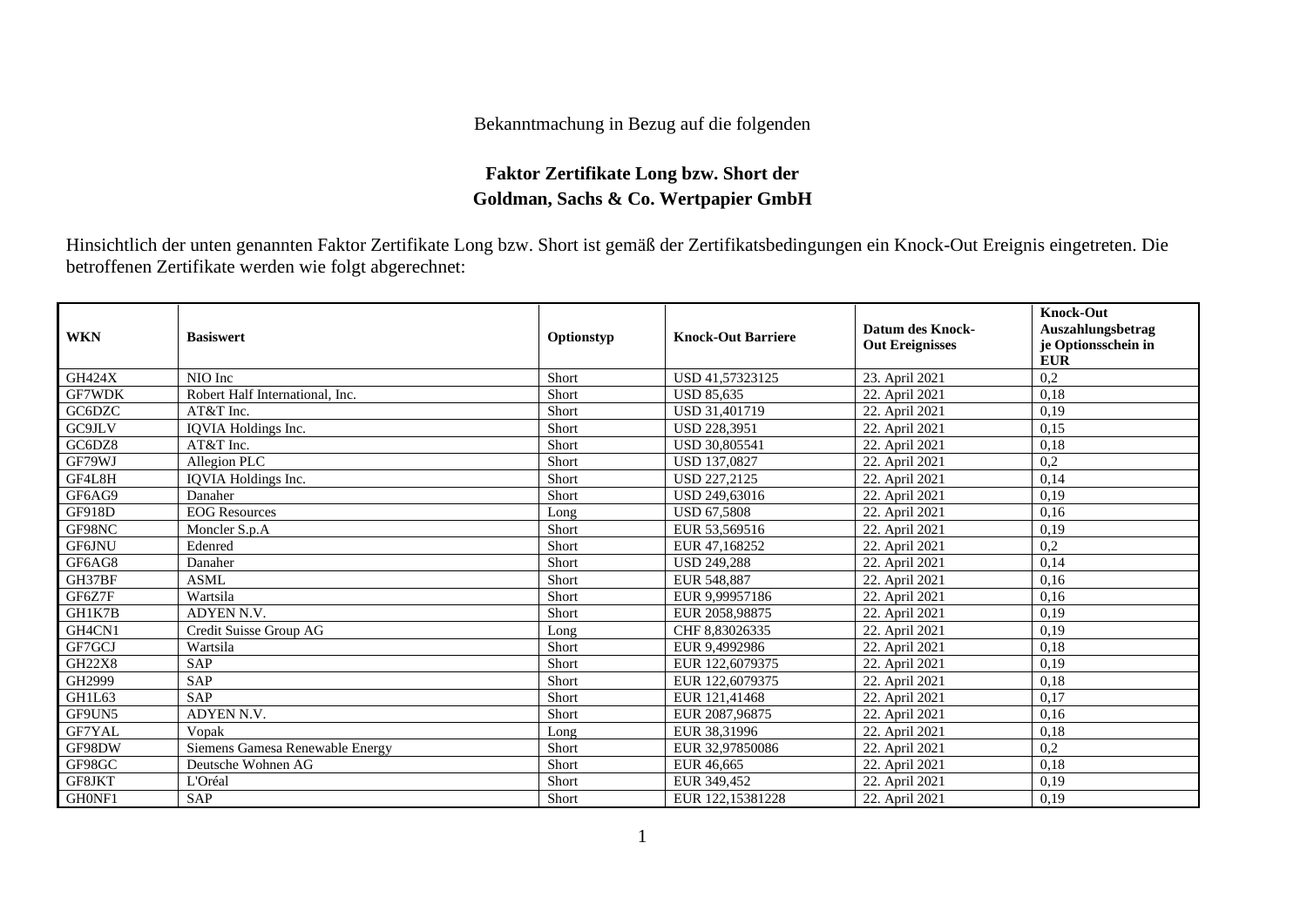| <b>WKN</b>                      | <b>Basiswert</b>                        | Optionstyp | <b>Knock-Out Barriere</b> | <b>Datum des Knock-</b><br><b>Out Ereignisses</b> | <b>Knock-Out</b><br>Auszahlungsbetrag<br>je Optionsschein in |
|---------------------------------|-----------------------------------------|------------|---------------------------|---------------------------------------------------|--------------------------------------------------------------|
|                                 |                                         |            |                           |                                                   | <b>EUR</b>                                                   |
| GH4YJR                          | <b>BioNTech SE - ADR</b>                | Short      | <b>USD 174,369</b>        | 22. April 2021                                    | 0,18                                                         |
| GH1K6L                          | Fresenius Medical Care                  | Short      | EUR 66,6455               | 22. April 2021                                    | 0.18                                                         |
| GF05QR                          | Fresenius Medical Care                  | Short      | EUR 66,521962             | 22. April 2021                                    | 0,17                                                         |
| GF7QM5                          | TecDAX (Performance Index)              | Short      | EUR 3567,70725            | 22. April 2021                                    | 0,19                                                         |
| GF7V9X                          | Heineken                                | Short      | EUR 98,4708               | 22. April 2021                                    | 0,16                                                         |
| GF7K5R                          | Worldline SA                            | Short      | EUR 81,57446484           | 22. April 2021                                    | 0,17                                                         |
| GF6JEG                          | Fresenius SE & Co KGaA                  | Short      | EUR 40,420875             | 22. April 2021                                    | 0,19                                                         |
| GF6APJ                          | TecDAX (Performance Index)              | Short      | EUR 3577,453182           | 22. April 2021                                    | 0,19                                                         |
| GC5LT4                          | TecDAX (Performance Index)              | Short      | EUR 3585,1107             | 22. April 2021                                    | 0,19                                                         |
| GC74HR                          | Veolia Environment                      | Short      | EUR 25,613624             | 22. April 2021                                    | 0,18                                                         |
| <b>GH423T</b>                   | NIO Inc                                 | Short      | USD 39,79859              | 22. April 2021                                    | 0,18                                                         |
| GH47JN                          | <b>BioNTech SE - ADR</b>                | Short      | <b>USD 171,508</b>        | 22. April 2021                                    | 0,18                                                         |
| GF8VJT                          | Equifax                                 | Short      | USD 208,50890698          | 22. April 2021                                    | 0,17                                                         |
| GF8TWT                          | Micron Technology                       | Long       | USD 85,07143125           | 22. April 2021                                    | 0,18                                                         |
| GF7WH4                          | POOL CORPORATION                        | Short      | USD 409,157303            | 22. April 2021                                    | 0,14                                                         |
| GF79TV                          | <b>RATIONAL AG</b>                      | Short      | EUR 699,255               | 22. April 2021                                    | 0,19                                                         |
| GH10TJ                          | EMERGENT BIOSOLUTIONS INC.              | Long       | <b>USD 62,04</b>          | 22. April 2021                                    | 0,14                                                         |
| GF98KT                          | Worldline SA                            | Short      | EUR 78,8103               | 22. April 2021                                    | 0,16                                                         |
| GF7K3T                          | Enel                                    | Short      | EUR 8,6830497             | 22. April 2021                                    | 0,19                                                         |
| GH25V1                          | <b>SAP</b>                              | Short      | EUR 119,6175              | 22. April 2021                                    | 0,2                                                          |
| GH4SZF                          | <b>BioNTech SE - ADR</b>                | Short      | <b>USD 165,845</b>        | 22. April 2021                                    | 0,17                                                         |
| GH4YJL                          | <b>BioNTech SE - ADR</b>                | Short      | USD 165,036               | 22. April 2021                                    | 0,14                                                         |
| GH3AW2                          | ams AG                                  | Long       | CHF 15,6841295            | 23. April 2021                                    | 0,18                                                         |
| GH3ASS                          | Shopify Inc.                            | Long       | USD 1096,834424           | 23. April 2021                                    | 0,16                                                         |
| GH3AUG                          | Shopify Inc.                            | Long       | USD 1089,90624264         | 22. April 2021                                    | 0,17                                                         |
| GF98ER                          | DexCom Inc                              | Short      | USD 413,6686              | 22. April 2021                                    | 0.16                                                         |
| GH <sub>23</sub> N <sub>6</sub> | <b>BioNTech SE - ADR</b>                | Short      | <b>USD 177,98</b>         | 22. April 2021                                    | 0,19                                                         |
| GF8LTU                          | <b>BIO-RAD LABORATORIES, INC.</b>       | Short      | USD 653,3393              | 22. April 2021                                    | 0,2                                                          |
| GF93HL                          | <b>Edwards Lifesciences Corporation</b> | Short      | USD 97,1448               | 22. April 2021                                    | 0,18                                                         |
| GF7VCT                          | Watts Water Technologies Inc            | Short      | USD 124,6644              | 22. April 2021                                    | 0,2                                                          |
| GF77VZ                          | Roper Industries Inc                    | Short      | USD 438,84451             | 22. April 2021                                    | 0,19                                                         |
| GF6Z21                          | Micron Technology                       | Long       | USD 83,8668135            | 22. April 2021                                    | 0,19                                                         |
| GH10T6                          | American Airlines Group Inc.            | Long       | USD 20,05054915           | 22. April 2021                                    | 0,2                                                          |
| GF93GJ                          | Veolia Environment                      | Short      | EUR 25,2968               | 22. April 2021                                    | 0,16                                                         |
| GF7K3N                          | Continental                             | Short      | EUR 119,228               | 23. April 2021                                    | 0,14                                                         |
| <b>GH427U</b>                   | Nordex SE                               | Short      | EUR 25,843506             | 23. April 2021                                    | 0,2                                                          |
| GH0JG6                          | <b>VERBUND AG</b>                       | Short      | EUR 68,24077              | 23. April 2021                                    | 0,16                                                         |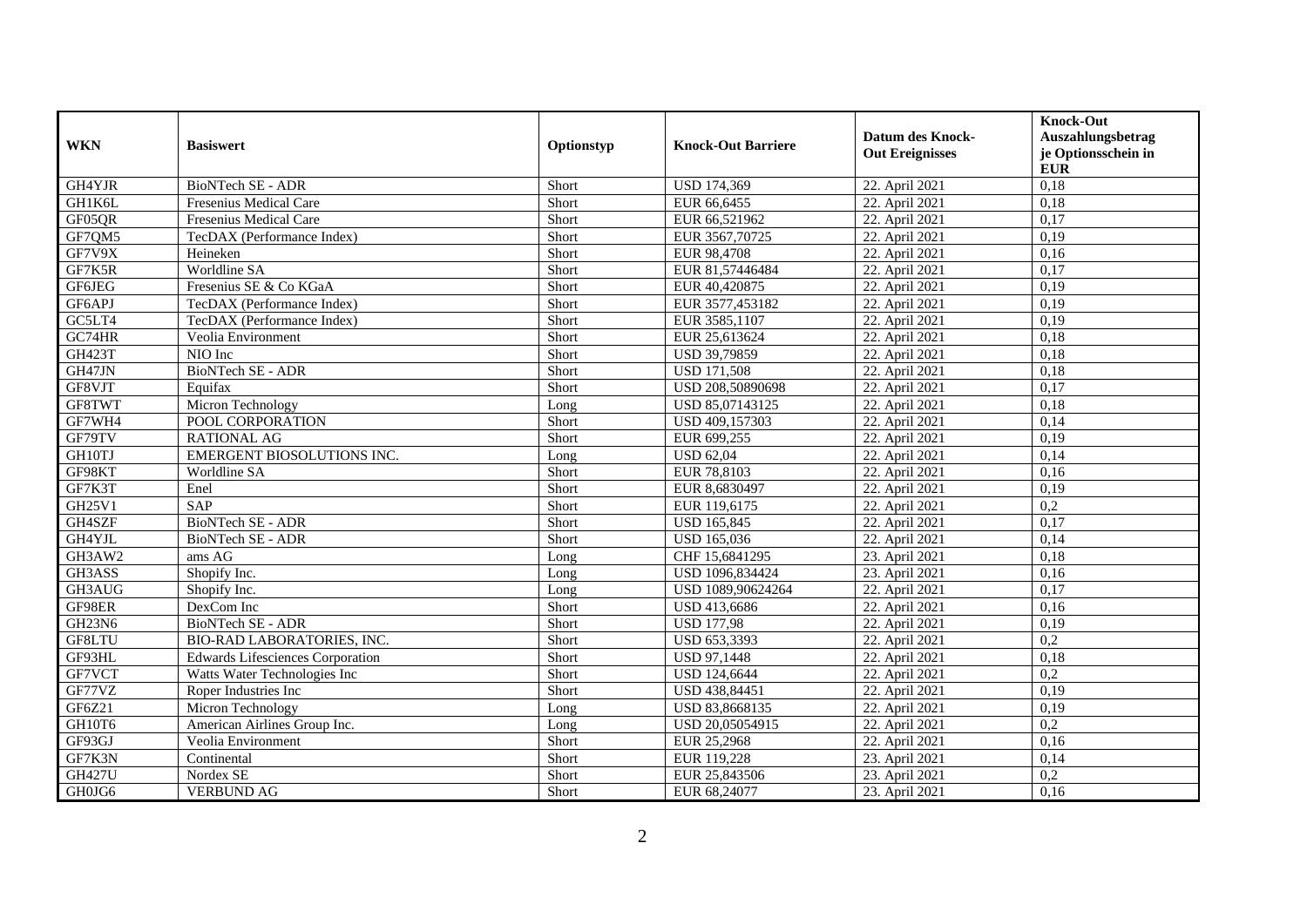| <b>WKN</b>                       | <b>Basiswert</b>                     | Optionstyp | <b>Knock-Out Barriere</b> | <b>Datum des Knock-</b><br><b>Out Ereignisses</b> | <b>Knock-Out</b><br>Auszahlungsbetrag<br>je Optionsschein in<br><b>EUR</b> |
|----------------------------------|--------------------------------------|------------|---------------------------|---------------------------------------------------|----------------------------------------------------------------------------|
| GF9URE                           | <b>VERBUND AG</b>                    | Short      | EUR 68,3675               | 23. April 2021                                    | 0,15                                                                       |
| GH <sub>2</sub> C <sub>2</sub> J | Dow Jones Industrial Average Index   | Short      | USD 34542.781079439999    | 23. April 2021                                    | 0,2                                                                        |
| GH <sub>20TJ</sub>               | The Trade Desk, Inc.                 | Short      | USD 732,95427573          | 23. April 2021                                    | 0,2                                                                        |
| GH1FP5                           | NASDAQ-100 Index                     | Short      | USD 14037,430383000001    | 23. April 2021                                    | 0,2                                                                        |
| GF8JYR                           | <b>IHS MARKIT LTD.</b>               | Short      | <b>USD 108,035</b>        | 23. April 2021                                    | 0,18                                                                       |
| GH1FP9                           | NASDAQ-100 Index                     | Short      | USD 14048,44013232        | 23. April 2021                                    | 0,2                                                                        |
| GF9ZS9                           | Akamai Technologies, Inc.            | Short      | USD 108,816916            | 23. April 2021                                    | 0,19                                                                       |
| GF7U36                           | <b>KBR</b> Inc                       | Short      | USD 41,37581              | 23. April 2021                                    | 0,2                                                                        |
| <b>GH0VFX</b>                    | <b>IRHYTHM TECHNOLOGIES INC</b>      | Long       | <b>USD 74,448</b>         | 23. April 2021                                    | 0,19                                                                       |
| GF67ZK                           | NASDAQ, Inc.                         | Short      | <b>USD 164,5116</b>       | 23. April 2021                                    | 0,17                                                                       |
| GF9A0Y                           | NASDAQ, Inc.                         | Short      | <b>USD 163,713</b>        | 23. April 2021                                    | 0,17                                                                       |
| GF96SX                           | Lululemon Athletica Inc.             | Short      | <b>USD 345,525</b>        | 23. April 2021                                    | 0,19                                                                       |
| GF8VJ2                           | Power Integrations Inc               | Short      | USD 88,25343804           | 23. April 2021                                    | 0,19                                                                       |
| GF8VLH                           | Monster Beverage Corp                | Short      | USD 99,4602               | 23. April 2021                                    | 0,2                                                                        |
| GF7R31                           | TRINET GROUP, INC.                   | Short      | <b>USD 86,2728</b>        | 23. April 2021                                    | 0,19                                                                       |
| GF91BF                           | Teleflex Inc.                        | Short      | <b>USD 448,137</b>        | 23. April 2021                                    | 0,18                                                                       |
| GF93MH                           | <b>Agilent Technologies</b>          | Short      | USD 137,89325             | 23. April 2021                                    | 0,18                                                                       |
| GF8U3U                           | <b>Advanced Micro Devices</b>        | Short      | USD 83,89910448           | 23. April 2021                                    | 0,18                                                                       |
| GF84ZM                           | T-Mobile US Inc.                     | Short      | USD 134,3646              | 23. April 2021                                    | 0,2                                                                        |
| GF915G                           | Xylem, Inc.                          | Short      | USD 111,2616              | 23. April 2021                                    | 0,2                                                                        |
| GF6Z6R                           | Gap                                  | Short      | <b>USD 35,2344</b>        | 23. April 2021                                    | 0,18                                                                       |
| <b>GF7LYE</b>                    | <b>Boston Scientific Corporation</b> | Short      | <b>USD 43,8471</b>        | 23. April 2021                                    | 0,19                                                                       |
| GF4XA0                           | Danaher                              | Short      | USD 260,5076              | 23. April 2021                                    | 0,19                                                                       |
| <b>GH1UFK</b>                    | D.R. Horton, Inc.                    | Short      | USD 97,7676               | 23. April 2021                                    | 0,19                                                                       |
| GF93HW                           | Copart                               | Short      | <b>USD 125,3478</b>       | 23. April 2021                                    | 0,16                                                                       |
| GF9HLX                           | Match Group, Inc.                    | Short      | USD 147,7844              | 23. April 2021                                    | 0.19                                                                       |
| GF9LN1                           | CTS Eventim AG & Co. KGaA            | Short      | EUR 56,147728             | 23. April 2021                                    | 0,19                                                                       |
| GF96SV                           | Kion Group AG                        | Short      | EUR 87,241                | 23. April 2021                                    | 0,17                                                                       |
| GF96X7                           | Norma Group                          | Short      | EUR 46,144                | 23. April 2021                                    | 0,16                                                                       |
| GF8LY4                           | UPM-Kymmene Oyj                      | Short      | EUR 33,3945               | 23. April 2021                                    | 0,19                                                                       |
| GF6EV3                           | Safran                               | Short      | EUR 124,6712              | 23. April 2021                                    | 0,2                                                                        |
| GF84Q4                           | The Swatch Group                     | Short      | CHF 289,43                | 23. April 2021                                    | 0,18                                                                       |
| GF5VJ5                           | Kone OYJ â€"B                        | Short      | EUR 73,867648             | 23. April 2021                                    | 0,19                                                                       |
| GC8LNA                           | <b>GEA Group AG</b>                  | Short      | EUR 37,12724              | 23. April 2021                                    | 0,19                                                                       |
| GH42CP                           | Halozyme Therapeutics Inc.           | Short      | <b>USD 50,4339</b>        | 23. April 2021                                    | 0,17                                                                       |
| GF6ZA4                           | <b>ECOLAB INC</b>                    | Short      | USD 226,270742            | 23. April 2021                                    | 0,18                                                                       |
| GF5BQ1                           | Intel                                | Long       | USD 58,63835647           | 23. April 2021                                    | 0,17                                                                       |